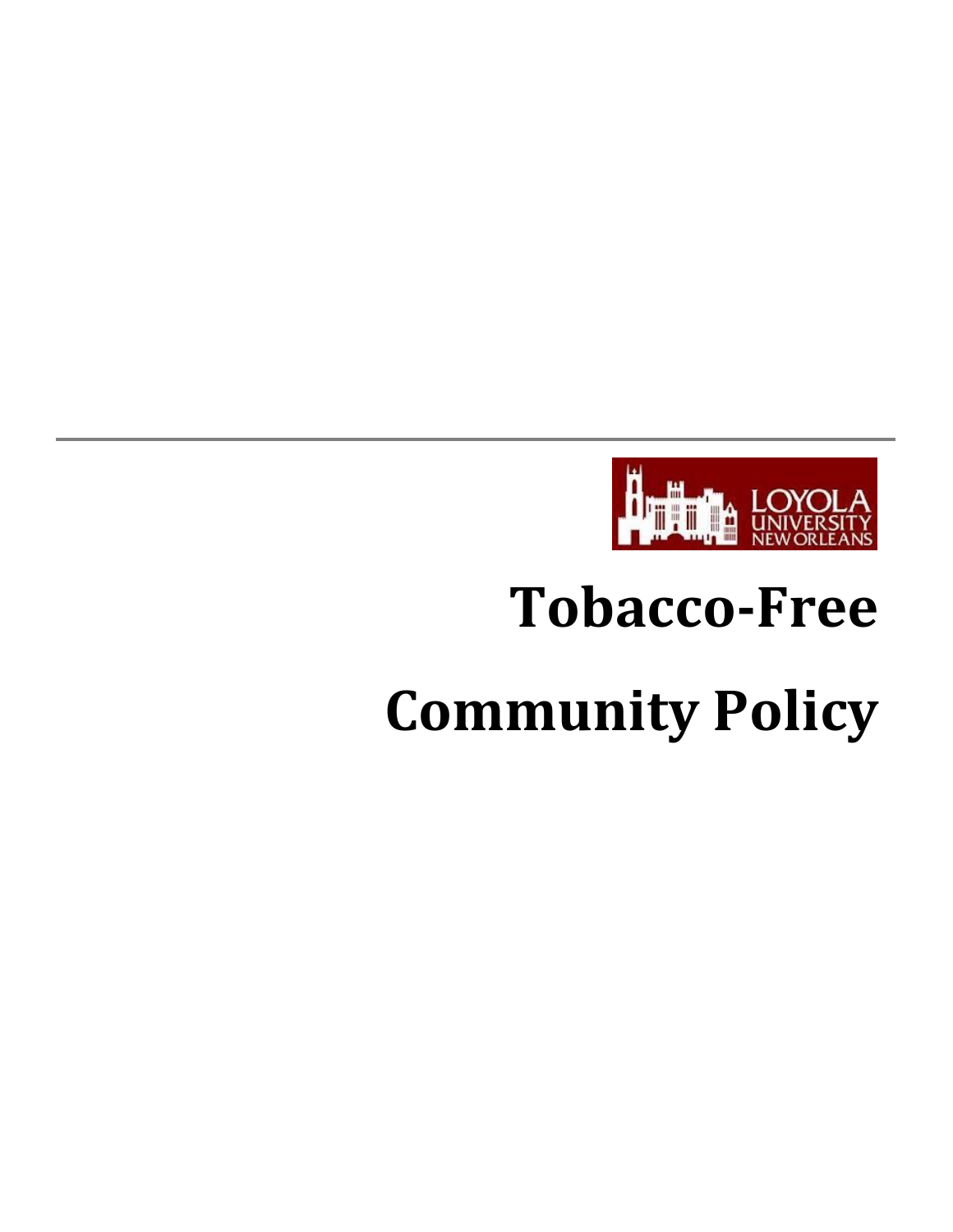#### **Tobacco Free Community Policy**

#### **I. Background and Rationale for Policy**

Inspired by the Jesuit commitment to *cura personalis*, Loyola University New Orleans is committed to promoting a healthy and safe environment for students, faculty, staff, and visitors.

The American College Health Association Position Statement on Tobacco on College and University Campuses "encourages colleges and universities to be diligent in their efforts to achieve a 100% indoor and outdoor campus-wide, tobacco-free environment" (ACHA 2009) and has created objectives for tobacco cessation for students, faculty and staff in Healthy Campus 2020 documents.

The Smoke-Free Campus Committee for Loyola University New Orleans was created on January 17, 2014 at the request of the Student Government Association, in accordance with the enactment of [LA ACT No. 211,](http://www.legis.la.gov/Legis/ViewDocument.aspx?d=857224) requiring all public, post-secondary educational institutions to develop smoke-free policies for their campuses effective August 1, 2014. Although ACT No. 211 does not require private universities to be smoke-free, [Tulane University elected to](https://campushealth.tulane.edu/policies/tobacco-smoke-free-campus-policy)  [comply with the statute and further decided to become a tobacco-free institution](https://campushealth.tulane.edu/policies/tobacco-smoke-free-campus-policy)  [effective August 1, 2014.](https://campushealth.tulane.edu/policies/tobacco-smoke-free-campus-policy)

The first meeting of the Smoke-Free Campus Committee for Loyola University New Orleans was convened on March 20, 2014 and included members from across the Loyola University New Orleans community. As part of their deliberations for the proposed Tobacco Free Community Policy, the Committee members, along with members of the Office of Student Affairs, attended various smoke-free and tobacco-free presentations and seminars offered by the State of Louisiana, the Louisiana Campaign for Tobacco-Free Living and the Ochsner Institute for Wellness and Health. Furthermore, on July 1, 2014, Loyola University New Orleans received a \$15,000 grant from the Louisiana Campaign for Tobacco-Free Living to further its mission to become a tobacco- free institution.

General information about the proposed Tobacco Free Community Policy was first shared with the campus community at the University Wellness Expo on September 18, 2014. The Committee also presented the proposed Tobacco Free Community Policy to the Student Government Association in September 2014. Following the presentation, the SGA proposed and ratified a resolution to make Loyola University New Orleans a tobacco-free campus. Further presentations of the proposed Tobacco Free Community Policy were made to the Staff Senate and the University Senate in October 2014 and November 2014, respectively. Loyola University New Orleans implemented the Tobacco Free Policy on August 1, 2015.

The Committee has included research from the EDGAR biennial report, dated June 5, 2017; this information supports the continued need for a Tobacco Free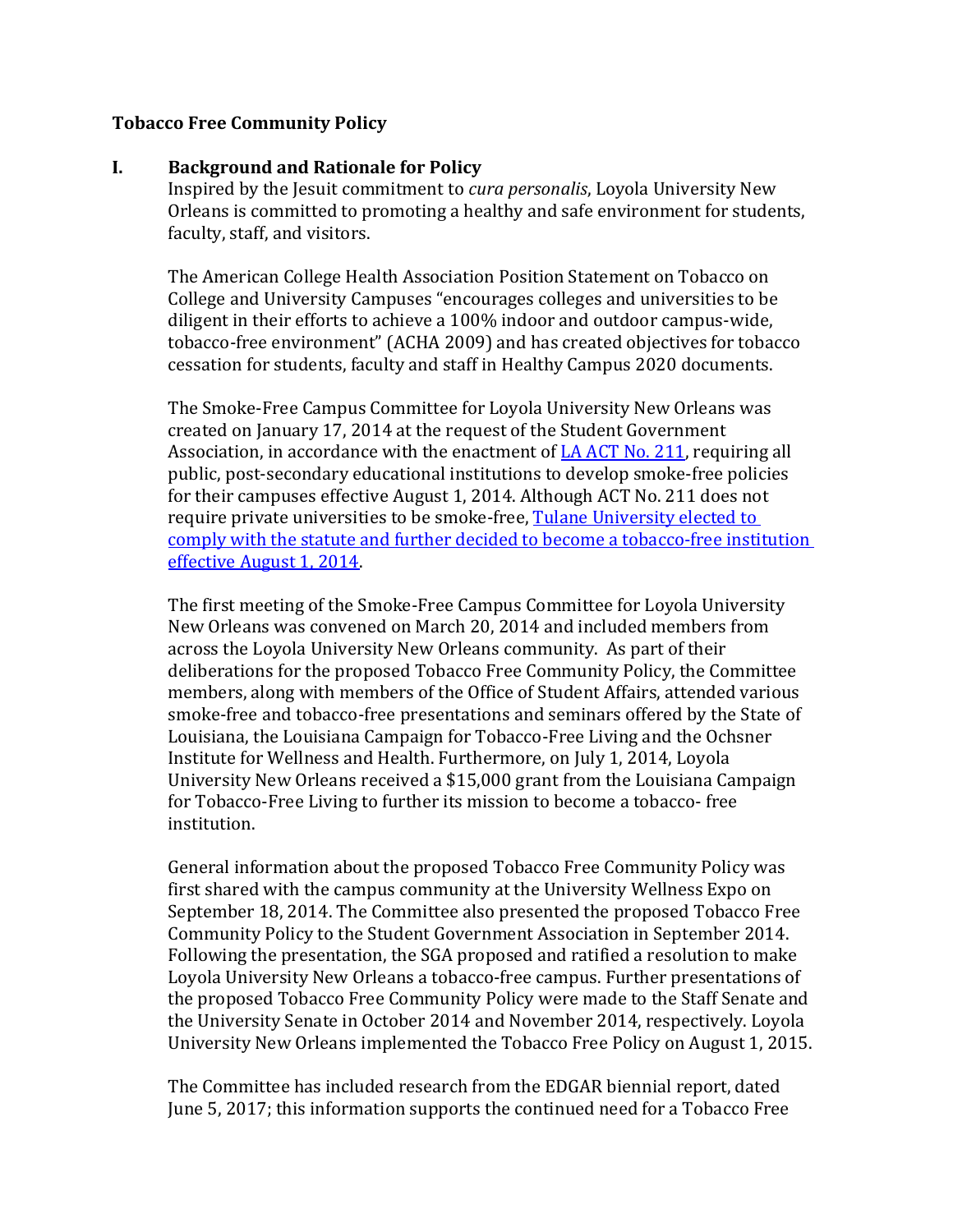Community Policy. In the category of Substance Abuse, tobacco was listed as one of the primary substances abused among Loyola University New Orleans students.

|                                          | Lifetime Prevalence Annual Prevalence |       | <b>30-Day Prevalence</b> | 3xs/Week<br>or More |
|------------------------------------------|---------------------------------------|-------|--------------------------|---------------------|
| Tobacco use among 53%<br>Loyola students |                                       | 44.6% | 31.7%                    | 15.7%               |

*Source: Loyola University New Orleans Executive Summary – Core Alcohol & Drug Survey – Form 191, June 5, 2017*

#### **II. Policy**

Loyola University New Orleans acknowledges and supports the findings of the Surgeon General that tobacco use in any form, active and passive and including vaping/the use of e-cigs, is a significant health hazard (U.S. Department of Health and Human Services, 2014). In light of these health risks, and in support of a safe and healthy learning and working environment, Loyola University New Orleans has set the following Tobacco Free Community Policy:

- 1. The use of any tobacco product in any form is prohibited on all Loyola University New Orleans facilities and property.
- 2. Tobacco is defined to include any lighted or unlighted cigarettes (clove, bidis, kreteks), e- cigarettes, cigars, cigarillos, pipes, hookah products, any other smoking product; as well as any smokeless, spit or spitless, dissolvable, or inhaled tobacco products, including but not limitedto dip, chew, snuff, or snus, in any form (orbs, sticks, strips, pellets, etc.).
- 3. The sale of tobacco products or tobacco-related merchandise (including items that display tobacco company logos) is prohibited in and on all university-owned property and at all university-sponsored events, regardless of the vendor.
- 4. The free distribution or sampling of tobacco products and associated products is prohibited on all university-owned and leased property and at university-sponsored events, regardless of venue. Additionally, Tobacco industry and related company sponsorship of campus events, including athletic events and athletes, is prohibited.

#### **III. Procedure**

# **Compliance**

It is mandatory that all faculty, staff, students, and all other individuals affiliated with Loyola University New Orleans follow the measures of this Tobacco Free Community Policy. As per the Faculty Handbook, Staff Handbook and Student Code of Conduct those in violation of University policies are subject to appropriate corrective measures, including disciplinary action.

#### **A. Enforcement**

It is the responsibility of supervisors to facilitate and enforce compliance among all employees under their supervision or contract managers to ensure temporary and permanent contract employees comply with this Tobacco Free Community Policy. All members of the Loyola University New Orleans community are expected to identify and address those in violation of the Tobacco Free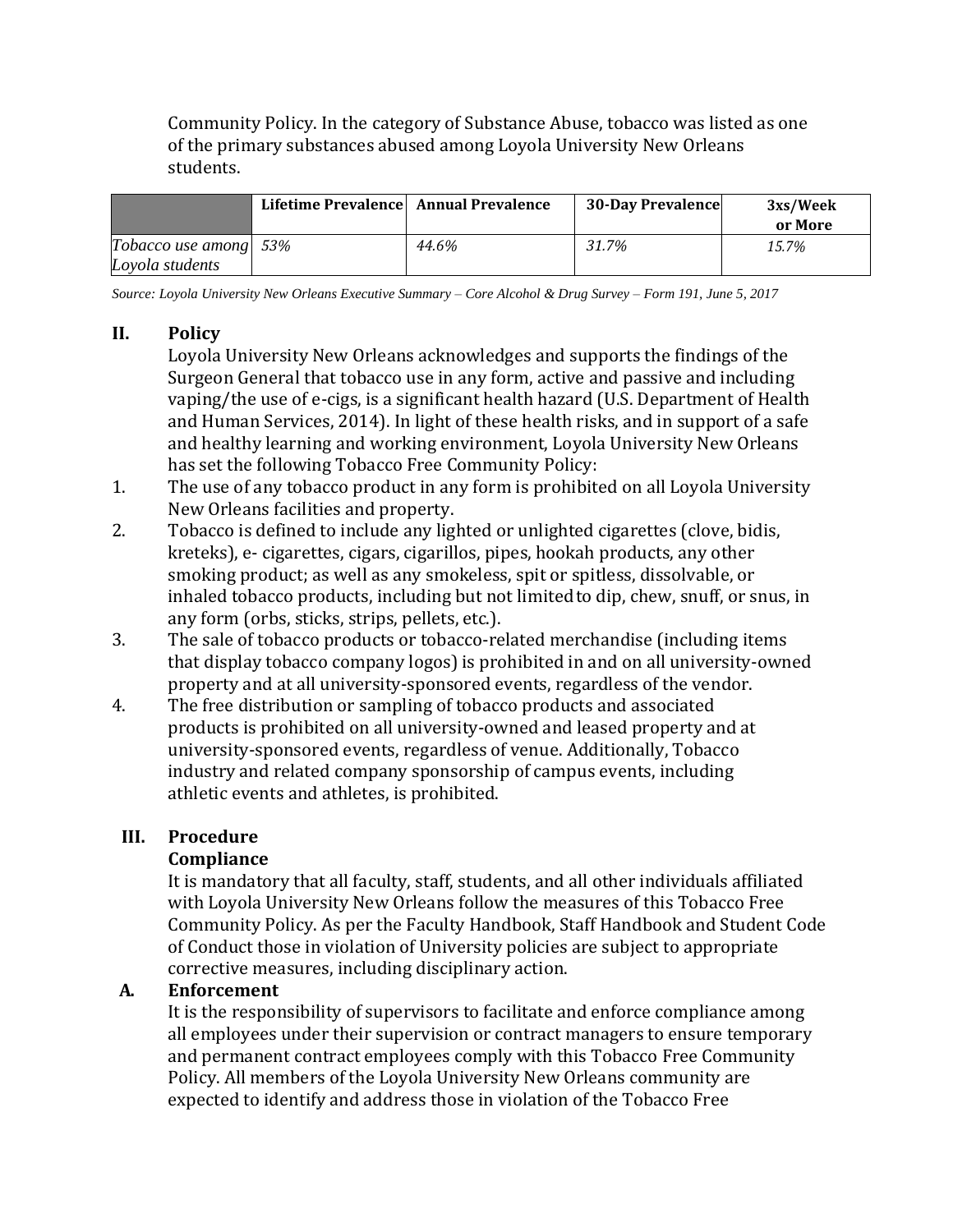Community Policy.

# **B. Consequences for Policy Violation**

Sanctions for students will be addressed through the student conduct process by the Office of Student Affairs; staff, by their supervisor; and faculty, by the dean of their college. Consequences of violating the Tobacco Free Community Policy could include but are not limited to verbal warning, written documentation/ warning for both employees and students, and/or a fine of \$50 for a first offense, \$100 for a second offense, and \$150 for all subsequent offenses. Fines can be issued by the Loyola University Police Department when they observe violations of this Tobacco Free Community Policy or by Student Conduct when the violation involves a student.

# **IV. Policy and Procedure Review**

In accordance with the applicable law and Loyola University New Orleans Policy, any individual can voice objections to potential violations of this Tobacco Free Community Policy in an appropriate manner without fear of retaliation. This policy and procedure will be reviewed annually.

# **V. Answers to Frequently Asked Questions**

# **Q: Why is Loyola University New Orleans a Tobacco‐Free Campus?**

**A:** The health and safety of faculty, staff, students, and visitors is a top priority for Loyola University New Orleans. In 2014, the Surgeon General of the United States declared that tobacco use remains the nation's leading preventable cause of premature death and disability (U.S. Department of Health and Human Services, 2014). Additionally, there is no safe level of exposure to second-hand smoke (U.S. Department of Health and Human Services, 2006). To promote a safe and healthy learning and work environment, Loyola University New Orleans adopted this Tobacco Free Community Policy to encourage tobacco users to reduce or eliminate their consumption, and to protect non-smokers from exposure to tobacco smoke.

# **Q: Why was smoking selected versus other health risks to address?**

- **A:** Tobacco is the only product that, when used as intended, leads to serious illness and premature death (Kessler, Witt, Barnett, Zeller, Natanblut, Wilkenfeld, and Schultz, 1996). Consider the facts:
- Cigarette smoking has been identified as the most important source of preventable disease and illness and premature death worldwide (U.S. Department of Health and Human Services, 2004).
- Smoking-related diseases claim an estimated 438,000 American lives each year, including those affected indirectly, such as babies born prematurely due to prenatal maternal smoking and victims of "secondhand" exposure to tobacco's carcinogens (Cokkinides, Halpern, Barbeau, Ward, and Thun, 2008).

# **Q: What tobacco products does the Policy apply to?**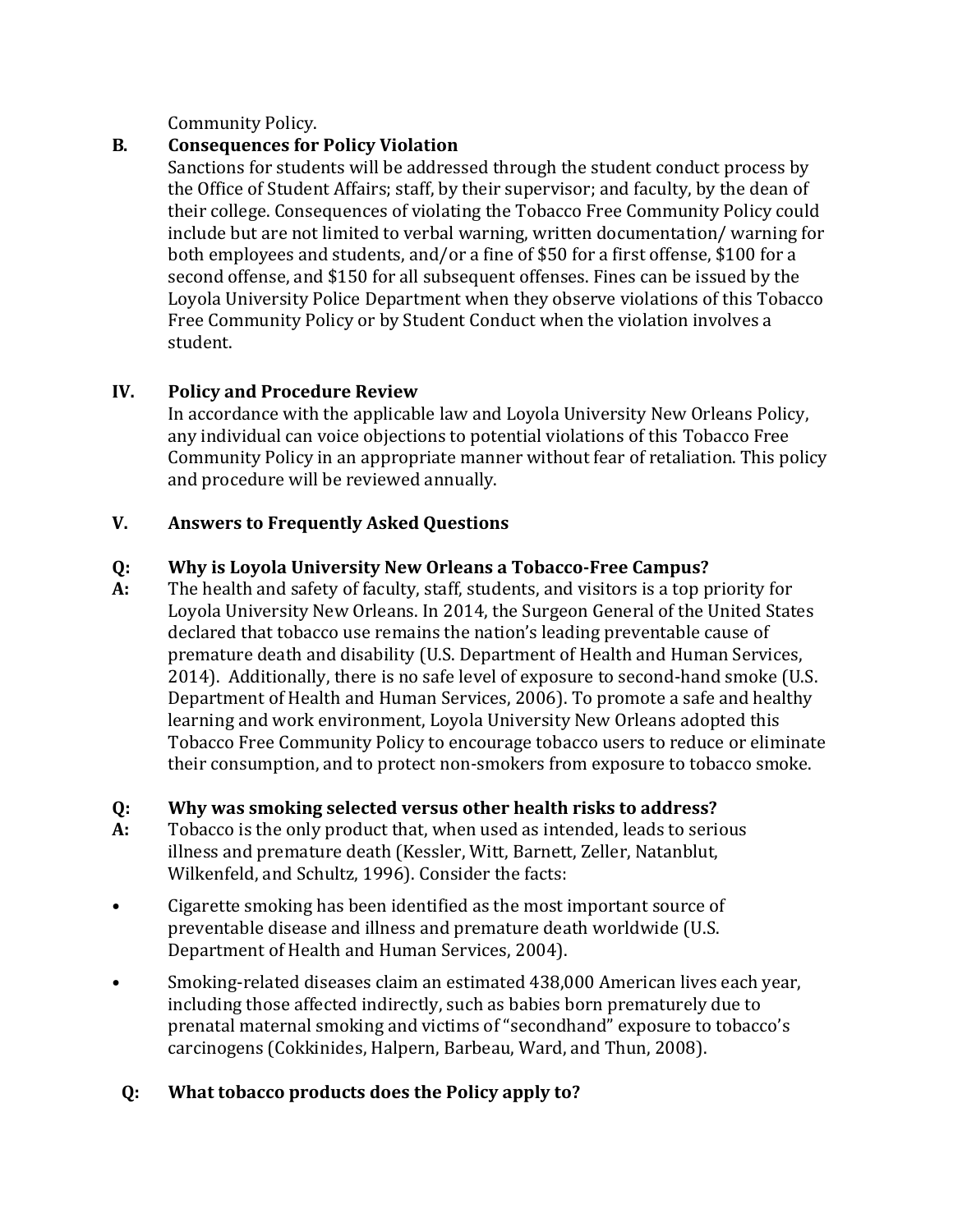**A:** Loyola's Policy prohibits the use of all tobacco products on campus, including any lighted or unlighted cigarettes (clove, bidis, kreteks), e-cigarettes, cigars, cigarillos, pipes, hookah products, any other smoking product; as well as any smokeless, spit or spitless, dissolvable, or inhaled tobacco products, including but not limited to dip, chew, snuff, or snus, in any form (orbs, sticks, strips, pellets, etc.).

# **Q: Why is the use of e‐cigarettes on Loyola's campus banned?**

**A:** Electronic cigarettes, also known as e-cigarettes, are battery-operated products designed to deliver nicotine, flavor and other chemicals. They turn chemicals, including highly addictive nicotine, into an aerosol that is inhaled by the user. Ecigs heightens the likelihood of people using other tobacco products, E-cigs are harmful to brain development, defective e-cigs can cause fires and injuries, and Ecigs are often used with another form of tobacco thus increasing, not decreasing, nicotine intake (Lam, Nana, Eastwood, and Asian Pacific Society of Respirology, 2014).

#### **Q: What areas of campus will the Policy cover?**

**A:** The new Tobacco Free Community Policy applies to all university property, other properties owned or leased by the university, and all university leased or owned vehicles. The Tobacco Free Community Policy also covers all university property, including parking lots and on-campus sidewalks. This Tobacco Free Community Policy does not apply to public rights-of-way (sidewalks and streets such as Freret, Broadway, Calhoun, Pine, and St. Charles) on the perimeter of any campus location.

# **Q: What about smoking on sidewalks on and around campus?**

**A:** Loyola University New Orleans controls all sidewalks within campus. This Tobacco Free Community Policy does not apply to public rights-of-way (sidewalks, streets such as Freret, Broadway, Calhoun, Pine and St. Charles) outside campus or on the perimeter of any campus location.

However, although the new Tobacco Free Community Policy does not cover public rights-of-way surrounding Holy Name of Jesus School on Calhoun Street and Cromwell Place, [Louisiana Act 581,](http://www.legis.la.gov/legis/ViewDocument.aspx?d=913776) effective June 9, 2014, forbids smoking within 200 feet of public or private elementary schools. Therefore, smoking is prohibited at Holy Name of Jesus School and near its surrounding streets.

# **Q: How will the Tobacco Free Community Policy be enforced?**

**A:** The success of this Tobacco Free Community Policy will depend on the thoughtfulness, consideration, and cooperation of smokers and nonsmokers. Faculty, staff, and students have a collective responsibility to promote the safety and health of the campus community and therefore share in the responsibility of enforcement. Individuals observed smoking are to be reminded in a professional and courteous manner of the university Tobacco Free Community Policy. Loyola University New Orleans reserves the right to initiate disciplinary procedures against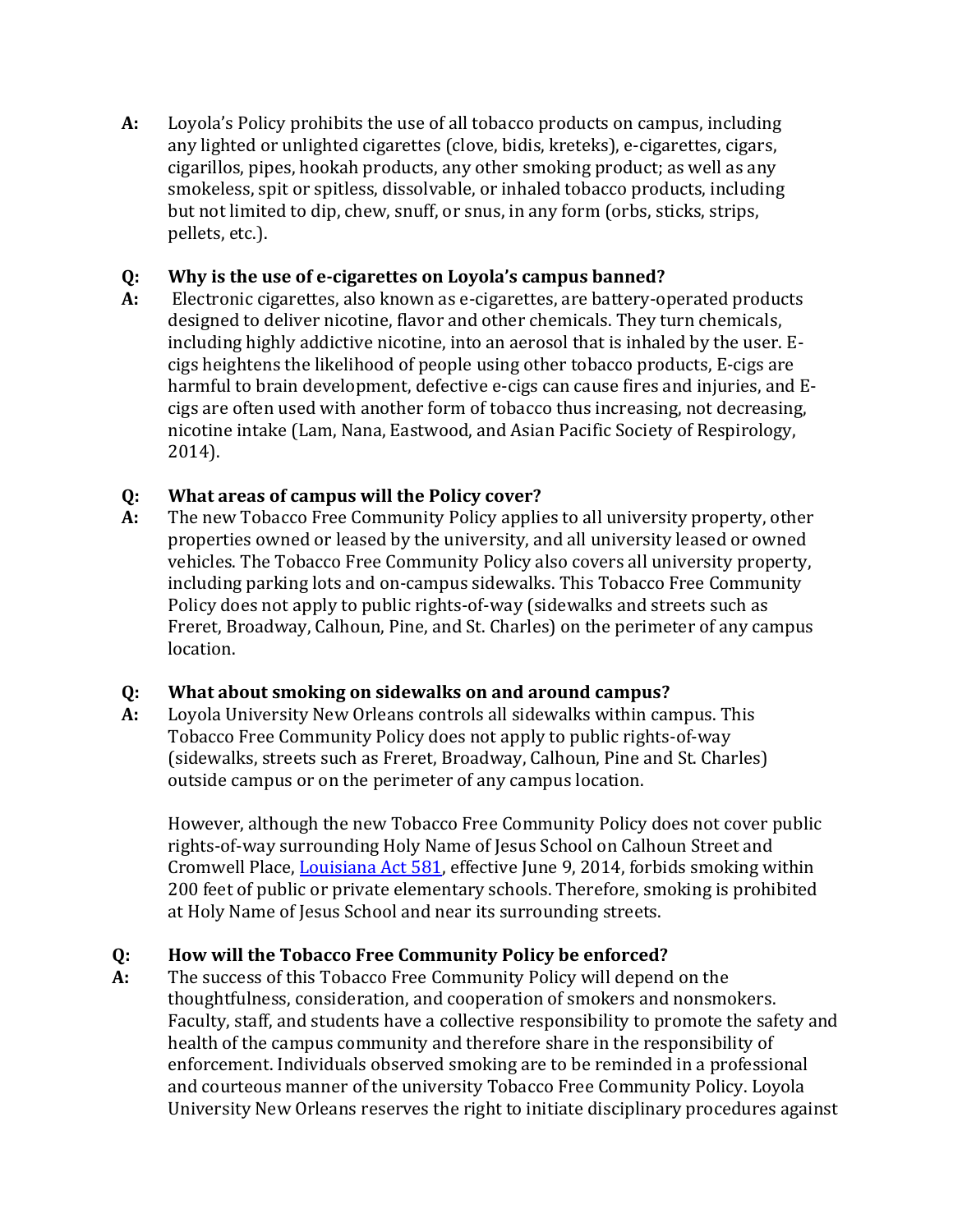any individual found to be in violation of this Tobacco Free Community Policy. LUPD officers will enforce the Tobacco Free Community Policy and can issue citations that would result in a fine; Student Conduct can also issue fines to students (\$50 for a first offense, \$100 for a second offense, and \$150 for all subsequent offenses). Ultimately, for any issues related to the Tobacco Free Community Policy, students will go through a process governed by Student Conduct, while staff and faculty issues will be addressed through the Human Resources Department.

# **Q: How will the Policy affect Loyola's neighbors?**

**A:** Loyola asks our students and employees to help maintain a positive relationship with our neighbors. Loyola believes that the members of its community who choose to use tobacco will do so respectfully by means of keeping litter and smoke away from neighboring properties.

#### **Q: Isn't tobacco use a personal, legal right?**

**A:** Court rulings maintain that tobacco users do not have the legal right to expose others to secondhand smoke, a Class A carcinogen, and they are not entitled to protection against discrimination as "addicts" (Fox, 1988).

#### **Q: What are the penalties for violating the Policy?**

- **A:** LUPD can issue a citation to any faculty, staff, or student in violation of the Tobacco Free Community Policy; Student Conduct can also issue fines to students in violation of the Tobacco Free Community Policy. The fine for violating the Tobacco Free Community Policy will be \$50 for a first offense, \$100 for a second offense, and \$150 for all subsequent offenses. Any student, faculty, or staff member engaging in conduct that violates any rule, regulation, policy, procedure, or practice of the university may be subject to disciplinary action. Any staff violation will be reported to the person's supervisor and faculty violations will be reported to the dean. Supervisors and deans will then take necessary action to deal with the violation based on current university policy. Student violations will be reported to Student Conduct.
- **Q: Loyola enforces its entire campus as tobacco‐free instead of designated smoking areas. Why a restrictive Tobacco Free Community Policy?**
- **A:** There are numerous reasons why designated smoking areas have been found not to work; tobacco users don't stay in those areas, nor does secondhand smoke (Roszkowski, Neubauer, and Zelikovsky, 2014).
- **Q: What sanctions will be placed upon visitors, contract workers, etc.? What about "visitors" to our athletic events? How does Loyola enforce, for example, sanctions against contract workers?**
- **A:** All university sponsored events will have the same Tobacco Free Community Policy. With active LUPD enforcement of the Tobacco Free Community Policy, anyone on campus violating the Tobacco Free Community Policy will be issued a citation, including campus contract employees.